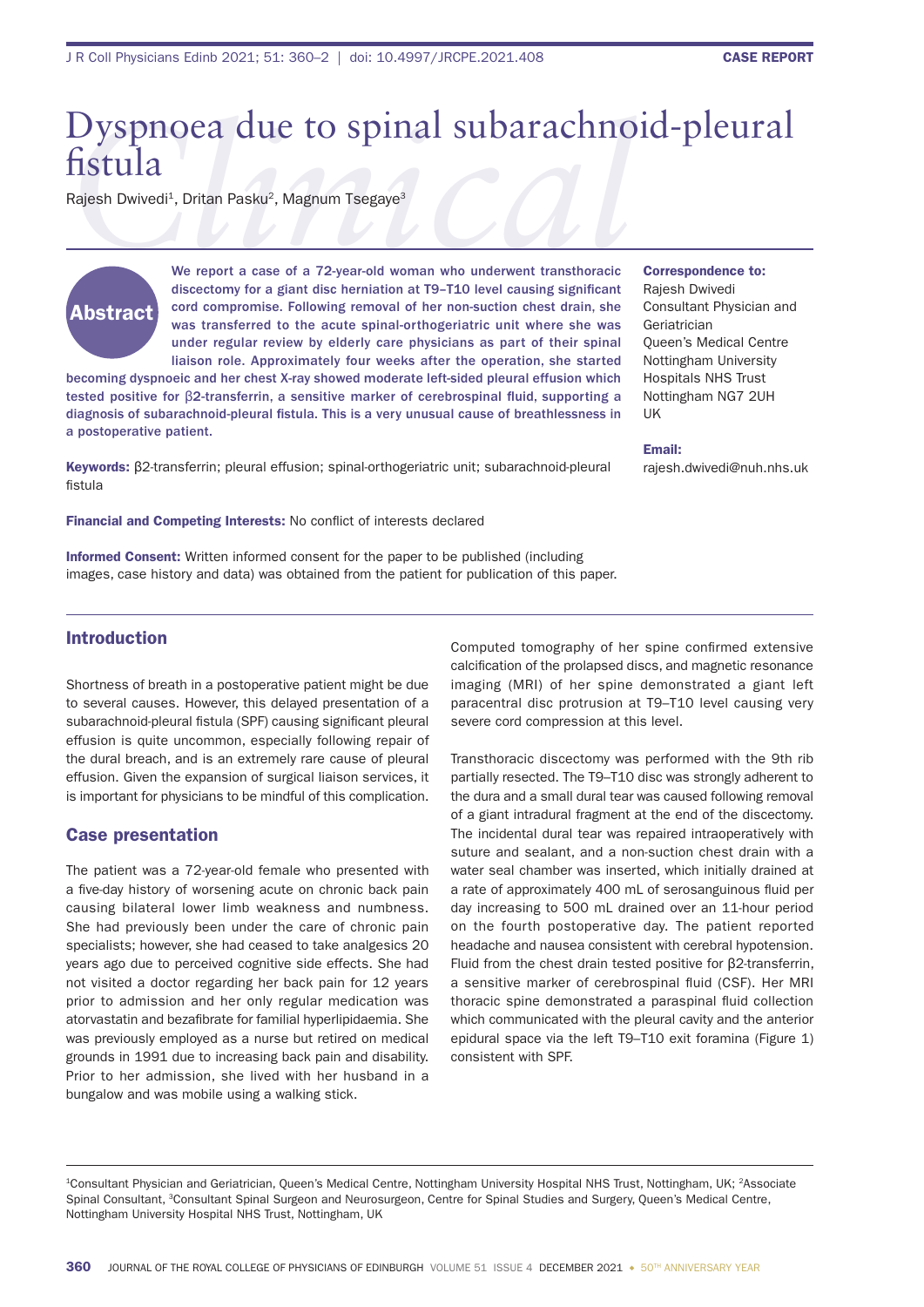Figure 1 Axial T2 image of MRI spine demonstrating likely SPF at T9–T10 level marked with an arrow

Her symptoms gradually improved with bed rest and she was stepped down from the High Dependency Unit (HDU) on day 9 postoperatively, once the chest drain was removed, to the spinal-orthogeriatric unit where she was regularly reviewed by elderly care physicians as part of their spinal liaison role.

Although she remained stable initially, by week 4 postoperatively, she started feeling dyspnoeic as well as dizzy and sweaty and she had mild headaches. Clinical examination revealed decreased air entry in the left chest posteriorly from the mid to lower zone with dullness to percussion suggestive of left-sided pleural effusion. She did not have any neck stiffness but reported mild photophobia. She was apyrexial, normal C-reactive protein and there was no evidence of leukocytosis in her blood test. Her chest X-ray (Figure 2) showed moderate left-sided pleural effusion.

Following geriatrician review, an urgent respiratory opinion was sought, and she underwent an ultrasound-guided diagnostic tap. The pleural aspirate revealed no growth. Given her symptoms of photophobia and headache, a pleural fluid sample was sent for β2-transferrin, which tested positive and thus confirming recurrent SPF.

She was kept on flat bed-rest for a week, with periods of headdown tilt every four hours as tolerated. Microscopy and culture of the pleural fluid did not demonstrate any evidence of infection and, following discussion with the microbiology department, she was not started on any prophylactic antibiotics.

Serial chest X-ray demonstrated resolving pleural effusion and the patient reported improvement in her symptoms with conservative management. With ongoing physiotherapy and rehabilitation, she started mobilising with a Zimmer frame and was discharged to specialist neuro-rehabilitation facility for further rehabilitation.

## **Discussion**

Common causes of breathlessness in a postoperative patient generally includes pneumonia, pulmonary embolism, postoperative atelectasis, partial or complete lung collapse, pneumothorax, postoperative pleural effusion,

Figure 2 Chest X-ray demonstrating moderate left-sided pleural effusion marked with an arrow



parapneumonic effusion, congestive cardiac failure, severe hypoalbuminaemia, pleural effusion secondary to single-lung ventilation and left-sided thoracotomy, etc.

She was not pyrexial and was not expectorating any productive cough at the time. Her bloods and inflammatory markers were stable, making pneumonia unlikely. In the spinal-orthogeriatric unit, all patients are routinely assessed for venous thromboembolism and are on prophylactic enoxaparin, as well as flowtrons to reduce the risk of venous thrombo-embolism, making pulmonary embolism less likely. Her chest radiograph suggested significant pleural effusion, which is not very common in pulmonary embolism. Similarly, in the absence of any known cardiovascular or valvular heart disease and with completely normal electrocardiogram, the possibility of congestive cardiac failure was considered low. Clinical examination was more consistent with pleural effusion rather than pneumothorax or lung collapse, which was subsequently confirmed on diagnostic tap. As she already had a chest drain and was postoperative, the possibility was either parapneumonic or possible postoperative effusion. Postoperative effusion is mostly seen in the immediate postoperative period and is generally smaller. Her pleural fluid did not show any growth and all her bloods, including inflammatory markers, were stable. Her serum albumin was not significantly low, thus ruling out hypoalbuminaemia as the cause of her pleural effusion. Pleural effusion due to single-lung ventilation and leftsided post-thoracotomy is less likely to develop at four weeks following spinal surgery. However, given signs of intracranial hypotension and associated left-sided effusion following a recent spinal surgery on a giant thoracic disc, the possibility of SPF was strongly suspected, which was subsequently confirmed after her pleural fluid tested positive for β2-transferrin, thus supporting SPF as the cause of her pleural effusion.

SPF is a rare CSF fistula with an overwhelming traumatic nature (blunt/penetrating trauma or post-surgical) but could